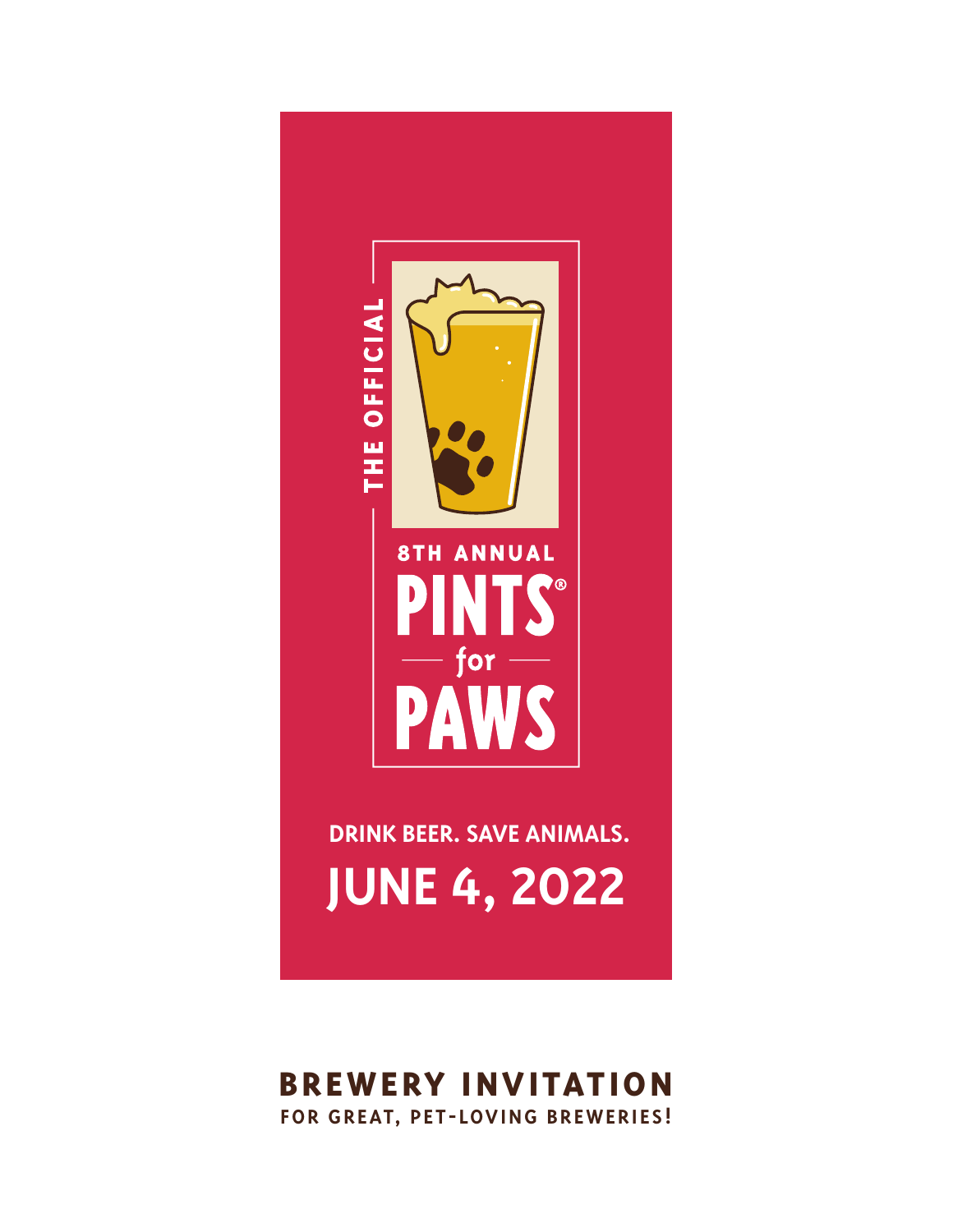

You're invited to participate in the 8th Annual Pints for Paws benefit for Berkeley Humane.

An annual West Berkeley tradition, this beer-tasting and dog-appreciating event has become a staple of the community since 2014, when we first invited our friends and neighbors to the inaugural Pints for Paws. 1,000 people (and dogs) will come together for sample tastings from the best regional breweries.

While many charity-benefiting festivals donate only a small fraction of proceeds to nonprofits, 100% of proceeds from Pints for Paws goes directly to Berkeley Humane's lifesaving programs: adoption, medical care for shelter animals, and safety net programs to keep pets and families together.

Thank you for saving the lives of dogs and cats with us!



# **BREWERY INVITATION SPACE IS LIMITED—RSVP TODAY!**

#### **EVENT DATE**

Saturday, June 4th 2022

## **LOCATION**

2700 Ninth Street, Berkeley CA

### **SCHEDULE\***

11:00 AM – Load In 1:00 PM – VIP Admission 2:00 PM – General Admission 5:00 PM – Event Ends

\*Specific times and instructions will be provided closer to the event

### **WHAT WE PROVIDE**

6' Table 2 Chairs  $|c\rho|$ Commemorative Glasses for Attendees 2 tickets for your team Dump Buckets Water for rinsing Spray Bottles

### **WHAT YOU MUST BRING**

10' x 10' Tent Jockey Box CO<sub>2</sub> Beer\* Your Team Any swag, giveaways, etc. \*Beer details on page 2